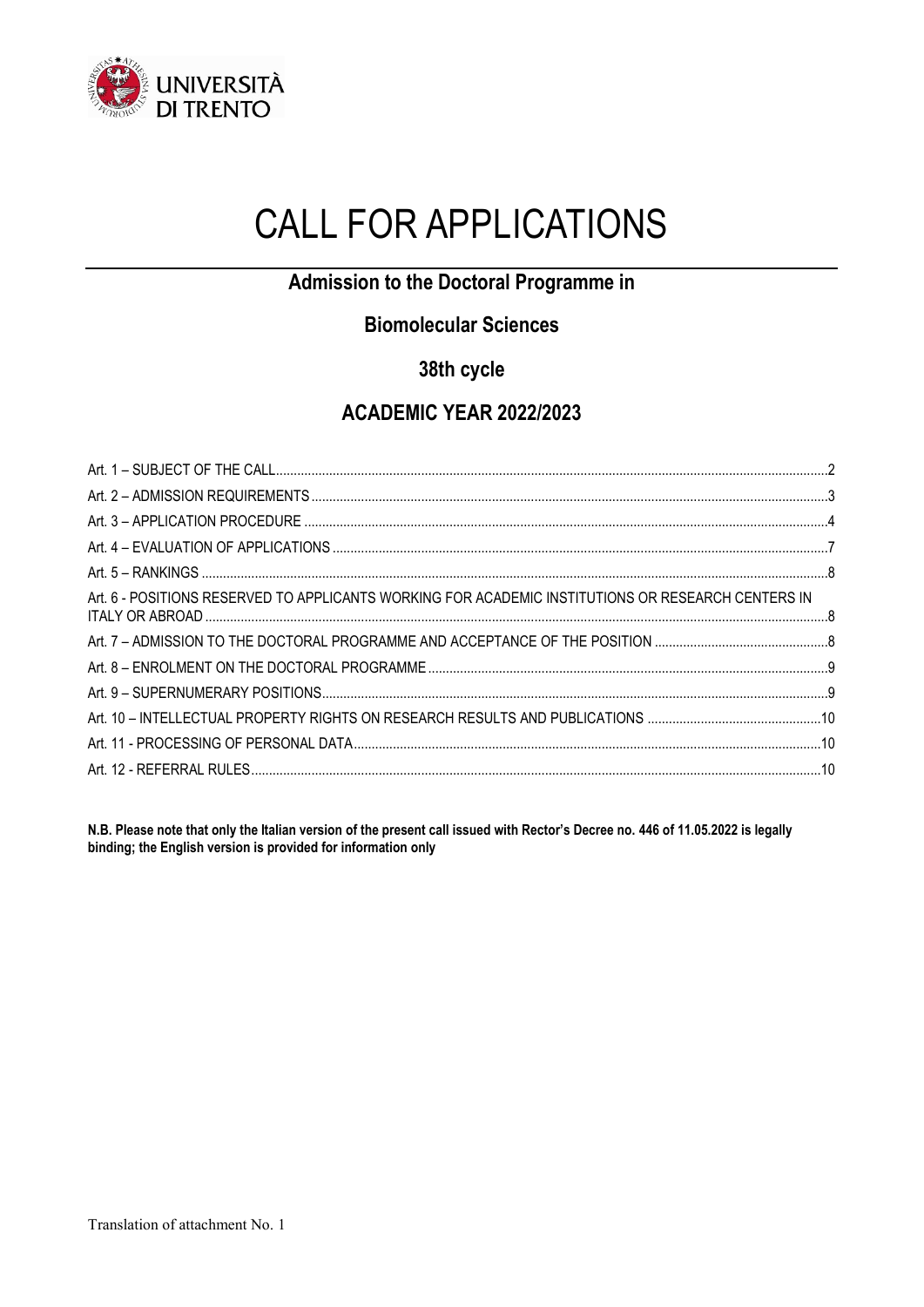

#### **Art. 1 – SUBJECT OF THE CALL**

<span id="page-1-0"></span>The University of Trento opens the call for applications for the admission to the  $38<sup>th</sup>$  Cycle (Academic Year 2022/2023) of the Doctoral Programme in "Biomolecular Sciences" as follows:

#### **Positions: no. 16**

**Scholarships: no. 13 (of which nr. 7 on reserved topics)**

**Positions reserved to applicants working for academic institutions or research centers in Italy or abroad ex. art. 18 par. 2,** 

**letter e) of the University Regulations for Doctoral Programmes: no. 1 (see art. 6 of the present Call)**

**Positions without scholarship: no. 2**

**Supernumerary positions without scholarship: no. 2 (see art. 8 of the present Call)**

Positions are divided as follows:

| <b>Financer</b>      | No. of<br>scholarships | Possible reserved topic                                                                                                                                                                             | <b>Principal investigator</b>                       |
|----------------------|------------------------|-----------------------------------------------------------------------------------------------------------------------------------------------------------------------------------------------------|-----------------------------------------------------|
| University of Trento | 6                      | Please note:<br>The winner of each scholarship will choose the laboratory where he/she will carry out<br>his/her research activity, after a short Lab Rotation, from the list available in Annex A. |                                                     |
| <b>CIBIO</b>         | 7                      | A - Mining common genetic variants impacting on<br>allele-specific translation and cancer risk                                                                                                      | Alberto Inga                                        |
|                      |                        | B - The activation of the RNA sensing pathway by tumor<br>extracellular vesicles                                                                                                                    | Maria Caterina Mione                                |
|                      |                        | C - Investigation on a new biomarkers for Amyotrophic<br>Lateral Sclerosis: from the clinics to the basic bilogical<br>mechanism                                                                    | Manuela Basso                                       |
|                      |                        | D - Role of Chromatin-associated condensates in<br>genetic diseases                                                                                                                                 | Alessio Zippo                                       |
|                      |                        | E - Development of delivery systems for genome<br>editing in cystic fibrosis                                                                                                                        | Anna Cereseto                                       |
|                      |                        | F - Identification and engineering of novel CRISPR-Cas<br>systems for genome editing                                                                                                                | Anna Cereseto                                       |
|                      |                        | G - Inhibition of HuR activity as anti-psoriatic strategy                                                                                                                                           | Vito Giuseppe D'Agostino<br>e Alessandro Provenzani |

The scholarships and the positions without scholarship reserved to employees of academic institutions or research centres in Italy or abroad dedicated to specific research topics (reserved positions) may be assigned only to those applicants who specifically apply for them. This kind of positions are actually related to a specific research topic, for which specific skills are required. During the interview the specific eligibility of the applicants will be evaluated.

Applicants interested in one or more reserved positions must therefore carefully check on the [selection website](https://www.unitn.it/en/node/1961) the topic and the required skills, and if the scholarships and/or positions reserved to employees of academic institutions or research centres entail the acceptance of confidentiality commitment and/or transfer of intellectual property rights.

**Additional positions:** the positions with scholarships or other financial support may be increased after the publication of this call till the assessment of qualifications. All the new positions available will be posted solely on th[e selection website.](https://www.unitn.it/en/node/1961) Application for reserved positions which will be available after the publication of this call (and published on the selection website) can be selected by indicating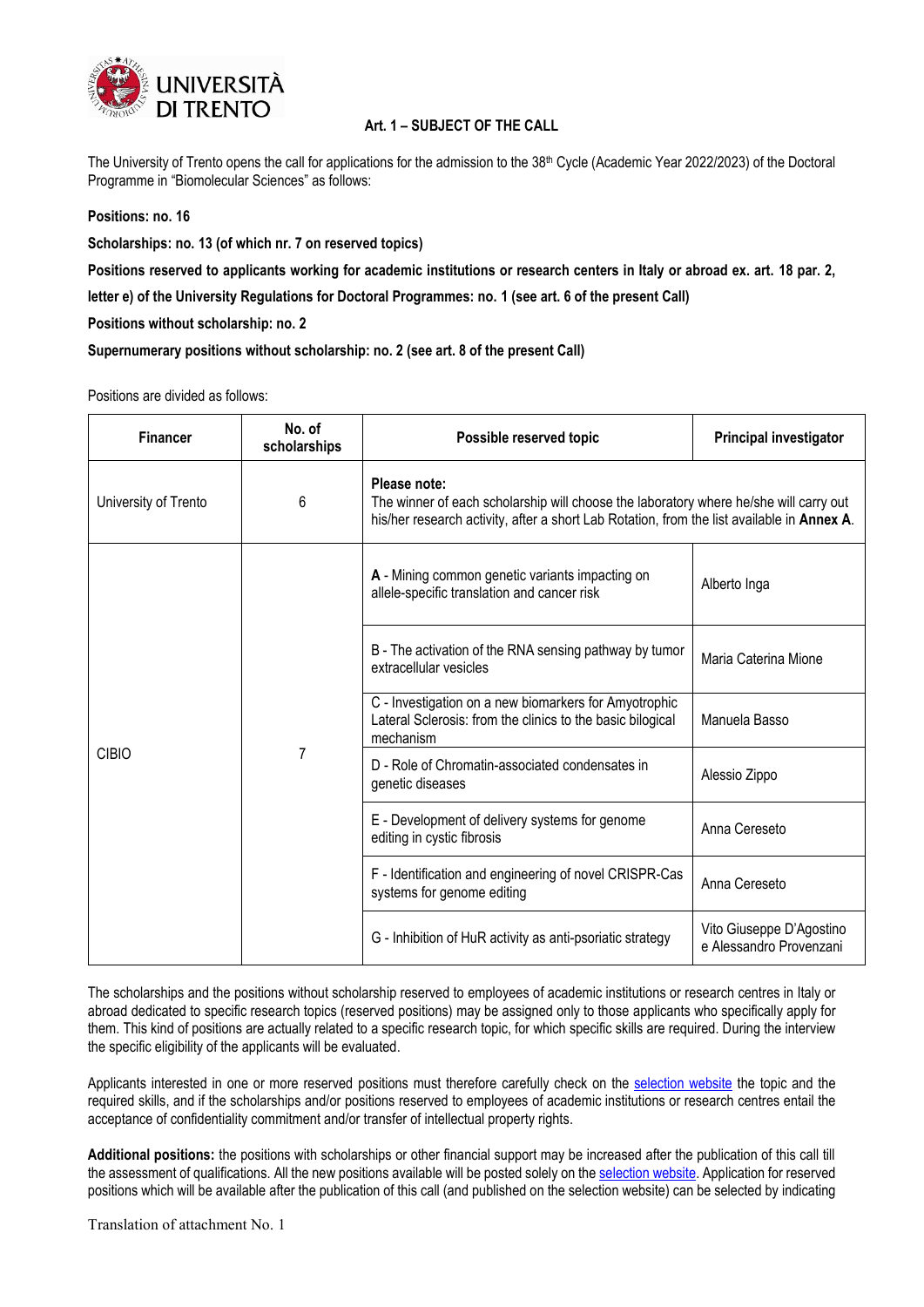

in the specific field the letter identifying the reserved scholarship chosen. Applicants who have already closed and submitted the application before the publication of additional scholarships, will be allowed to express their preferences during the interview.

Moreover, applicants selected by special committees for admission related to specific international mobility programmes in which the University of Trento participates, may also be admitted to the 38<sup>th</sup> Cycle in additional positions.

| Deadline for application:          | June 23rd, 2022, hrs. $4.00 \text{ PM}$ (Italian time, GMT $+2$ ) |
|------------------------------------|-------------------------------------------------------------------|
| Duration:                          | Three years                                                       |
| <b>Start of the Academic Year:</b> | November 1st, 2022                                                |
| Official language:                 | English                                                           |

**Selection webpage:** [Doctoral Programme in Biomolecular Sciences](https://www.unitn.it/en/node/1961)

**Doctoral Programme website:** Doctoral programme - [Biomolecular Sciences](https://www.unitn.it/drbs/) (information on the Programme, admission to

subsequent years and to the final examination)

**Curricula activated:** the Doctoral Programme consists of three curricula including different scientific areas:

- 1) Curriculum in Biomolecular Sciences
- 2) Curriculum in Bio Industry
- 3) Curriculum in Quantitative Biology
- $\triangleright$  [Scientific areas](https://www.unitn.it/en/node/1905) (with reference to the Italian Ministerial classification)
- ➢ [Rights and duties of doctoral students](https://www.unitn.it/en/node/52919)
- ➢ [Info about doctoral scholarships](https://www.unitn.it/en/node/362)

#### **Important:**

- a. The dates of the selection and all selection results (interim and final), the possible exclusion from the selection due to an incomplete application (art. 3), the exclusion for foreign qualification not recognized as suitable (art. 2), and any notices related to the call will be published solely on the [selection webpage;](https://www.unitn.it/en/node/1961) the applicants **will be identified through the application ID therefore it is recommended to keep it safe**. The publication on the website is to all intents and purposes valid as official notification, and no personal communication will be sent.
- b. Possible communication related to the call for selection will be sent by e-mail to the applicants' personal email address connected to the account registered by the system when closing the application. Applicants with an active or just concluded career at the University of Trento are advised to check their personal email address at the link: [Profile data for account.](https://webapps.unitn.it/password1/en/accountdata/personalcontacts) In case you need to change your personal email address after the application closure, please send a request to the Doctorate Office S&T [\(phd.office-st@unitn.it\)](mailto:phd.office-st@unitn.it).

#### **Art. 2 – ADMISSION REQUIREMENTS**

- <span id="page-2-0"></span>1. Applications for doctoral positions are accepted from applicants, regardless of gender, age and nationality, who hold:
	- a. an Italian "Laurea Magistrale" or "Laurea Specialistica", according to the Ministerial Decree no. 509 of 03.11.1999, subsequently amended by Ministerial Decree no. 270 of 22.10.2004; or
	- b. a university degree obtained at an Italian Institution belonging to the AFAM system (Alta Formazione Artistica e Musicale); or
	- c. an equivalent foreign degree (*Master's degree*) obtained at an officially recognized academic institution, valid for admission to Doctoral studies in the Country it has been issued (except for substantial differences) and similar (duration and level) to the Italian degree, recognized as eligible<sup>1</sup> by the Selection Committee for the sole purpose of accessing this specific Doctoral Programme<sup>2</sup> .
- 2. Applications are also accepted from students expected to obtain the necessary degree **by October 31st, 2022.** Admission to the Doctoral Programme for successful applicants who have not yet graduated will be "**conditional"** and the applicant will have to

<sup>1</sup> <sup>1</sup> The eligibility of foreign academic degrees is assessed by the Selection Committee, following the rules in force or the international treaties or recognition of academic qualifications.

<sup>2</sup> Details at[: http://www.cimea.it/en/servizi/il-sistema-italiano-di-istruzione-superiore/qualifiche-del-sistema-universitario.aspx,](http://www.cimea.it/en/servizi/il-sistema-italiano-di-istruzione-superiore/qualifiche-del-sistema-universitario.aspx)

Translation of attachment No. 1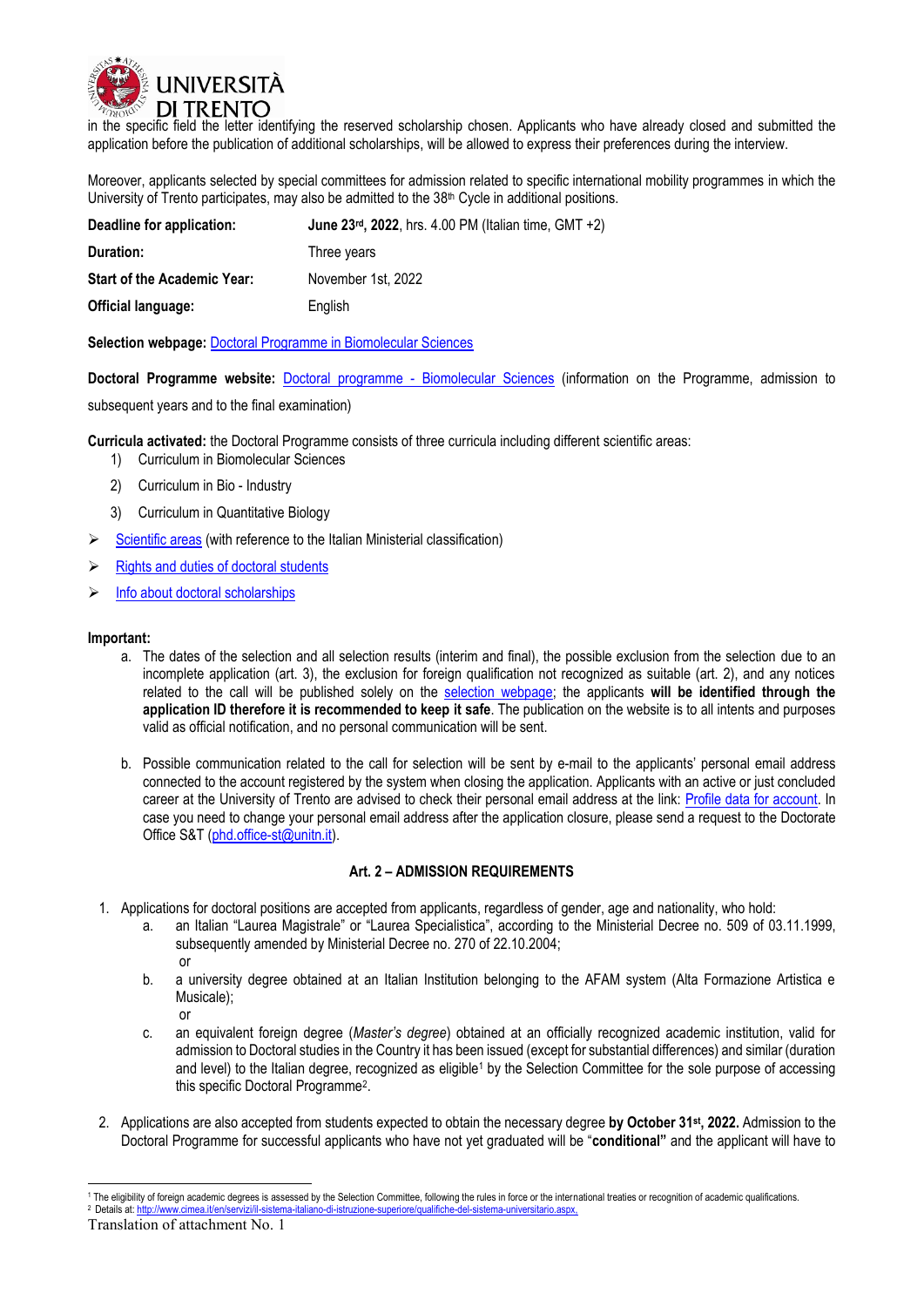

submit to the Doctorate Office S&T (via email to: [phd.office-st@unitn.it\)](mailto:phd.office-st@unitn.it) **by November 8 th, 2022, on penalty of exclusion,** the certificate awarded or a self-declaration (using th[e Declaration substituting a](https://www.unitn.it/node/57597/download/declarationsubstituingdegreecertificateciclo30eng.docx)lso available within the application online).

3. Applicants with a foreign qualification that has not been officially recognised as **equivalent**<sup>3</sup> to a second cycle Italian degree (*Laurea Magistrale/Specialistica/vecchio ordinamento*) will be considered as **requesting equivalence in their application**, by attaching the necessary supporting documents.

It is in the applicant's interest to provide all the elements useful for the assessment, especially if the education system of the country where the qualification was obtained is not comparable to the Italian one.

The Selection Committee may require the applicant to provide additional documentation if deemed necessary for the purpose of assessing the eligibility.

4. Applicants who have already obtained the Doctoral degree will be admitted to attend a second Doctoral Programme, after passing the selection procedure, provided that the prevailing subjects and scientific areas are different from those relating to the previous Doctoral degree. Applicants who have already benefited from a scholarship, even partially, cannot be assigned any scholarships in the new Doctoral Programme.

#### **Art. 3 – APPLICATION PROCEDURE**

<span id="page-3-0"></span>1. The application<sup>4</sup> must be completed and submitted **by hrs. 04.00 p.m. Italian time of June 23rd , 2022, exclusively through the online system:** [Doctoral Programmes Applications](https://webapps.unitn.it/Apply/en/Web/Home/dott)

Authentication to the registration procedure is possible through:

- **SPID**<sup>5</sup> ; to access the registration procedure we advise to use SPID, the Italian Public Digital Identity System, which automatically certifies the applicant's identity on the UniTrento systems and sets up an account as @unitn.it. To request a SPID identity (useful to access different online services of the Italian Public Administration) it is mandatory to hold an Italian identity document and a tax code: please visit the webpage [How to activate the SPID identity;](https://www.spid.gov.it/en/what-is-spid/how-to-activate-spid/)
- **University of Trento account**: for those who do not have SPID identity but already have a University of Trento account can access the application procedure with their existing username [\(name.surname@guest.unitn.it,](mailto:name.surname@guest.unitn.it) o[r name.surname@unitn.it\)](mailto:name.surname@unitn.it). Please see here, if you **[forgot your password](https://icts.unitn.it/en/password)**; to have more information on UniTrento [username and password;](https://icts.unitn.it/en/account-password)
- **a UniTrento "guest" temporary account**: those who do not have a SPID identity or a University of Trento account can set up a temporary "guest" account. After the matriculation, this account will be converted into a final one as @unitn.it. Procedure at: **Account registration info**<sup>6</sup>.
- 2. To finalize the application a non-refundable **application fee of € 15** (fifteen) is to be paid by **PagoPA payment system**<sup>7</sup> according to the instructions given in the appropriate section of the online application. The online application can be saved and modified several times until the final submission. Thereafter it can no longer be changed.
- 3. **The online application is considered to be a self-declaration of personal data and qualifications with full legal effect**. It is the sole responsibility of the applicant to make sure that the online application has been successfully submitted and an email notification has been received. **There will be no liability with the University in the event that an application is not submitted correctly**.
- 4. When filling out the online application form, applicants are invited to express their preference for at least one of the three curricula that characterize the Doctoral Programme and to explain the reasons for the choice in the motivation letter (see point F in this article below).

Applicants interested also in one or more reserved scholarships must make an explicit request when filling in the online application; they will be also required to confirm their interes[t during](mailto:during) the interview. Regarding additional reserved scholarships added after the publication of this Call (additional positions), applicants will be required to express or confirm their interest before the oral interview. During the interview, applicant eligibility for the additional reserved scholarship/s will be specifically evaluated.

**Important:** the candidate's choice to compete also for the reserved scholarships implies a preference on his/her part for the awarding of that specific scholarship over the others.

5. **MANDATORY ATTACHMENTS** (failure to upload one or more mandatory attachments will result in automatic exclusion from the selection)

**A. Identifying document (ID):**

<sup>4</sup> The applicant can choose either Italian or English to fill in the application online. <sup>5</sup> For more info visit the website: https://www.spid.gov.it/en/what-is-spid

-

<sup>&</sup>lt;sup>3</sup> For further information see a[t http://www.cimea.it/en/servizi/procedure-di-riconoscimento-dei-titoli/procedure-di-riconoscimento-accademico-dei-titoli.aspx](http://www.cimea.it/en/servizi/procedure-di-riconoscimento-dei-titoli/procedure-di-riconoscimento-accademico-dei-titoli.aspx)

<sup>&</sup>lt;sup>6</sup> Applicants are advised to register well in advance of the deadline. The issue of credentials (username and password) may require up to three working days. Those who already hold a UniTrento account but forgot the password can request a new one at: <https://icts.unitn.it/en/password>

<sup>7</sup> Further information about PagoPA service at:<https://www.unitn.it/en/phd-pagopa>

Translation of attachment No. 1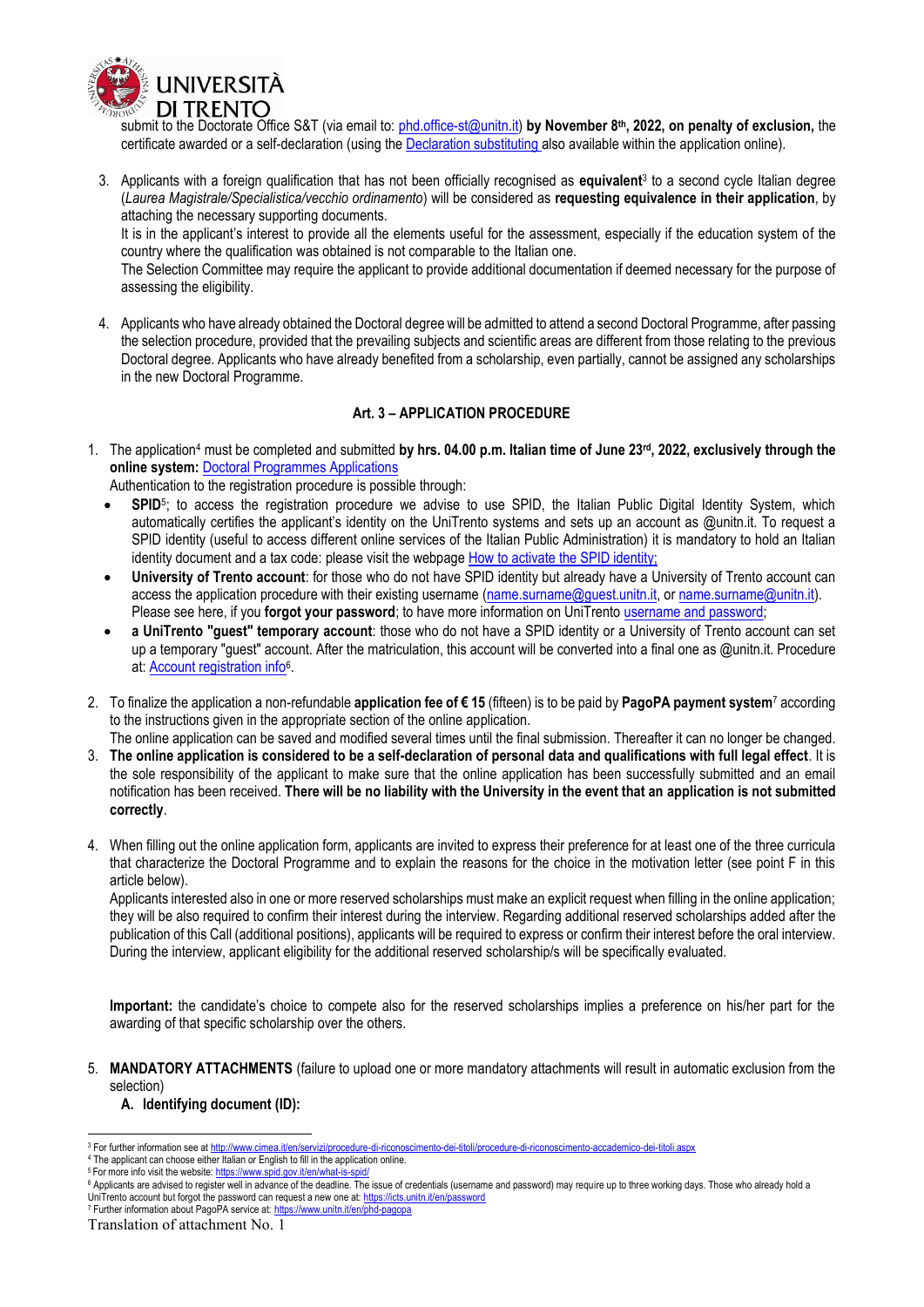

A copy of the applicant's valid **identity card** (only EU citizens) or **passport** (non-EU citizens), in particular of the pages reporting his/her photograph, personal data, number, place and date of issue, expiry date and signature;

#### **B. Academic degree for admission to the Doctoral Programme:**

#### **a. Italian qualification**:

• **already obtained/to be obtained**: **a self-declaration**, in accordance with Presidential Decree art. 46 no. 445 of 28.12.2000 and subsequent amendments, declaring the possession of a degree (art. 2 of this Call), "*Classe di Laurea*", issuing University, award date and final grade/possible award date, examinations taken, dates of successful pass, grades and credits obtained (by using the form **"[Declaration substituting](https://www.unitn.it/node/57597/download/declarationsubstituingdegreecertificateciclo30eng.docx)"** ); graduates from the University of Trento may simply declare the place and the date of award/foreseen date of award as the other information can be collected ex officio;

#### **b. foreign qualification**<sup>8</sup> **:**

- **already obtained:**
- a **certificate attesting to the possession of a second level university qualification** (see art. 2 paragraph 1 letter c), issued by the institution that awarded it. The certificate must indicate the type of diploma, the date it was awarded and the relative grade;
- a **list of examinations** taken to obtain the qualification to access a Doctoral Programme (*academic transcript of records of the Master's degree*) with relative credits (if provided for in the university system of the country that awarded the qualification), marks, and rating scale.

If the university studies carried out abroad are divided into first and second level, the Bachelor's degree and the list of examinations taken to obtain that degree (*academic transcript of records of the Bachelor's degree*) should also be attached.

#### • **to be obtained:**

‐ a **certificate of enrolment in a course of study that allows admission to a Doctoral Programme** (see art. 2 paragraph 1 letter c), with a list of the examinations successfully passed, credits obtained in each examination (if provided for in the university system of the country that awarded the qualification), marks, rating scale (*academic transcript of records*) and the possible award date.

If the university studies carried out abroad are divided into first and second level, the Bachelor's degree and the list of examinations taken to obtain that degree (academic transcript of records of the Bachelor's degree) should also be attached.

If the aforementioned **documents** are **not in English**, they must be accompanied by a **translation** in Italian or in English **made provisionally by the applicant** who takes responsibility for the accuracy of the translation and its compliance with the original text.

**C. Curriculum vitae et studiorum** in Italian or English, preferably according to the [Europass model;](https://europass.cedefop.europa.eu/documents/curriculum-vitae)

- all academic degrees held and any university enrolments in progress must be specified in detail (please specify also the High School diploma details);

- details on research experience and period spent abroad

- possible list of publications. Please do not attach the entire publications, the Selection Committee will evaluate only the list.

- **D. Summary of the Master's degree thesis** written in English explaining the reasons for the choice of the subject, the research methodology and the results obtained (max 3,000 characters, spaces included);
- **E. English language certification establishing a minimum level of B1** according to CEFR<sup>9</sup> . The following exceptions are accepted:
- applicants who are native speakers of English must attach a declaration to this effect
- applicants who attended a Bachelor's or Master's level course taught entirely in English must attach a self-declaration stating that the courses were held in English, mentioning the University webpage where the information about the official language is provided
- if the applicant studied or carried out research abroad for 6 months minimum in a country where English proficiency is required, a certification by the institution where the applicant carried out the activity, stating the level of English obtained, is sufficient (EU citizens may deliver a self-declaration, according to art. 46 of Presidential Decree n. 445 of 28.12.2000 and subsequent amendments, only for activities that have been carried out at a public institution of the member countries of the European Union);
- if the applicant passed one or more English language examinations at level B1 during Bachelor or Master's degree, a certificate by the university stating the level of English obtained is sufficient (EU citizens may deliver a self-declaration,

 8 It is in the interest of the applicant to provide all information relevant for the assessment, especially if the country where the qualification was obtained has an education system not comparable to the Italian one.

<sup>9</sup> Common European Framework of Reference for Languages, further information at[: https://www.coe.int/en/web/common-european-framework-reference](https://www.coe.int/en/web/common-european-framework-reference-languages/)[languages/](https://www.coe.int/en/web/common-european-framework-reference-languages/)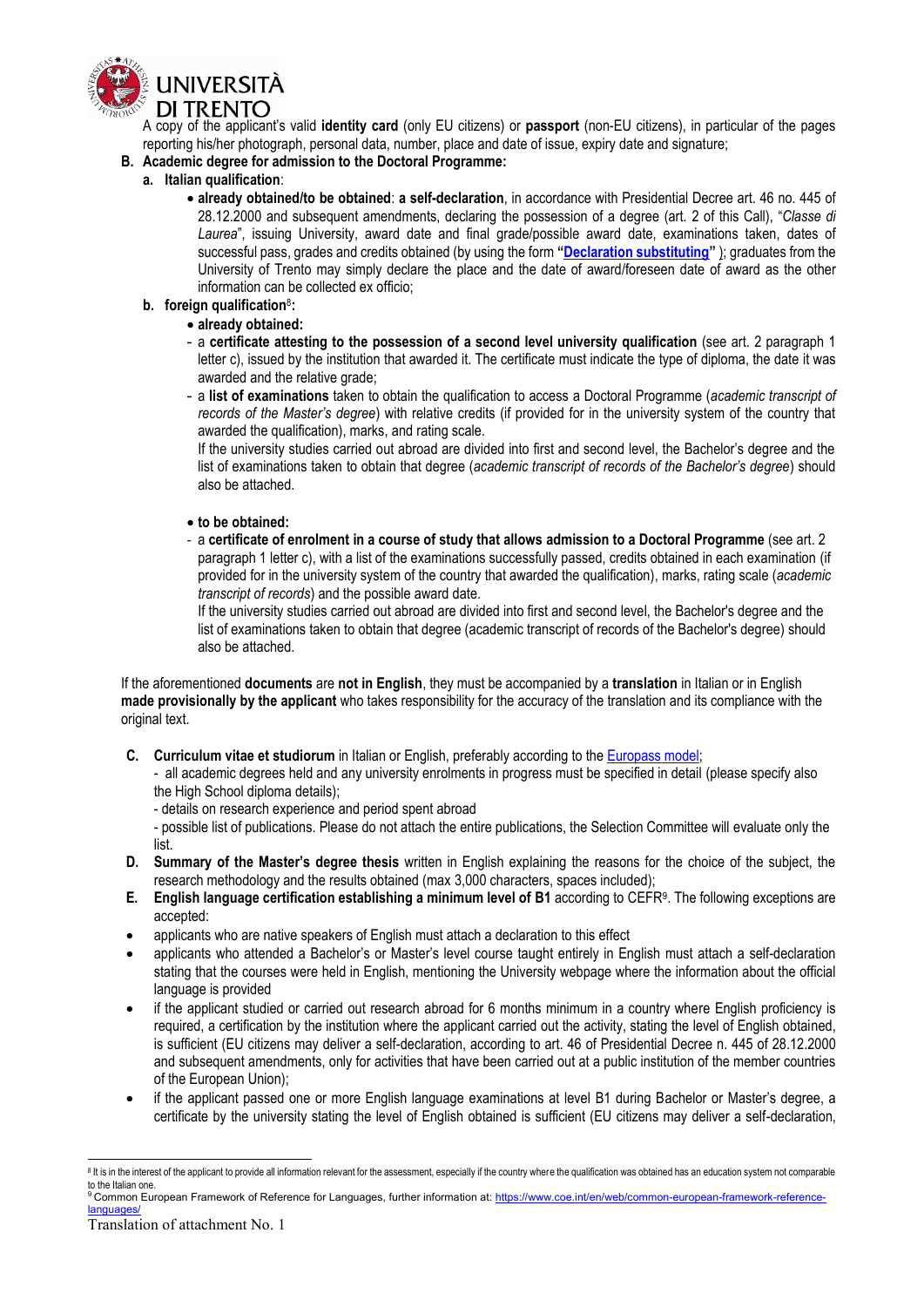

according to art. 46 of Presidential Decree n. 445 of 28.12.2000 and subsequent amendments, only for activities that have been carried out at a public institution of the member countries of the European Union);

- **F. Motivation letter** written **in English** describing the applicant's reasons for pursuing the Doctoral Programme in Biomolecular Sciences at the University of Trento (max 3,000 characters spaces included). The letter must also include detailed reasons for the applicant's choice for the selected curriculum/a.
- **G. Brief research project** written **in English** that will be used solely for evaluation purposes and will not be binding for the purposes of the possible research activities carried out by the applicant during the doctoral programme. The project may focus on a topic of interest of the applicant, possibly related to the core disciplines of the Doctoral Programme in Biomolecular Sciences. The project should not exceed two pages (about 4,000 characters, spaces included), divided into the following sections: "Background and Rationale" and "Objectives of the project";
- **H. Referees: up to two (2) names of referees** working at universities or national and international research institutions, with details of their e-mail addresses. Once the relevant section of the application has been completed and saved by the applicant, the system automatically sends (within 24 hours) to the referee an e-mail with instructions and forwarding method. Applicants are recommended to make sure that their referees submit the letter of presentation within the given deadline: although the sending of the letter is not a reason for exclusion, it will have a negative weight on the evaluation.

Concerning positions without scholarship reserved to employees of academic institutions or research centres in Italy or abroad, please also see art. 6 of the present call.

**I. Declaration stating that they are effectively working** for an academic institution or research center in Italy or abroad, specifying the duration of the contract<sup>10</sup>, the contract amount (minimum amount equal to the amount of the doctoral scholarship of the University of Trento as indicated at the webpage [Doctoral scholarships\)](https://www.unitn.it/en/node/1937) and the kind of activities they are engaged in.

#### 6. **OPTIONAL ATTACHMENTS:**

- A. Any other title, as for example international certifications also about your linguistic competence (e.g. the certification of GRE test or similar);
- B. copy of the first-level academic degree (Bachelor's degree) and transcript;
- C. **Applicants with a foreign qualification** may attach:
	- **academic diploma of the Master's degree** (Master of Science/Arts or equivalent), in its original language and
	- **Diploma Supplement** (DS)<sup>11</sup> drafted according to the form developed by the European Commission, the Council of Europe and UNESCO / CEPES;

alternatively

- **Declaration of value**<sup>12</sup> which certifies that the educational qualification is valid in the country of issuance for admission to a Doctoral programme (third level of higher education according to the Bologna Process - European Higher Education Area; EQF level 8);

#### alternatively

**Statement of comparability of foreign university qualification<sup>13</sup> issued by the ENIC-NARIC Center in Italy (CIMEA)** that contains all the information necessary for the assessment of the qualification. The University of Trento has signed an agreement with the CIMEA Association about evaluating and verifying foreign titles.

If the foreign academic qualification has already been recognized as equivalent**<sup>14</sup>** to a second cycle Italian qualification **by the competent academic bodies of Italian universities**, the equivalence provision (**Rectoral Decree**) must be attached.

7. The University will accept additional documents to be included in the application submitted if sent by email to ateneo@unitn.it

<sup>-</sup><sup>10</sup> It has to be a **formalized collaboration** lasting at least **24 months** from the start date of the Doctoral Programme.

<sup>11</sup> The Diploma Supplement accompanies a higher education diploma, providing an improvement in international "transparency" and a promotion of the academic and professional qualifications obtained (diploma, degrees, certificates, etc.). The Diploma Supplement must be issued by the same institution that issued the qualification. Further information at http://www.cimea.it/en/servizi/il-sistema<http://www.cimea.it/en/servizi/il-sistema-italiano-di-istruzione-superiore/diploma-supplement.aspx> an[d http://ec.europa.eu/education/resources/diploma-supplement\\_en](http://ec.europa.eu/education/resources/diploma-supplement_en)

<sup>12</sup> Further information about DoV and equivalence: http://www.cimea.it/en/servizi/procedure-di-riconoscimento-dei-titoli/glossario.

<sup>&</sup>lt;sup>13</sup> The University of Trento has signed an agreement with the CIMEA Association about evaluating and verifying foreign titles through the online platform Diplome. Further information at: https://international.unitn.it/incoming/diploma-verification<br><sup>14</sup> Details at http://www.cimea.it/en/servizi/procedure-di-ri noscimento-dei-titoli/procedure-di-riconoscimento-accademico-dei-titoli.aspx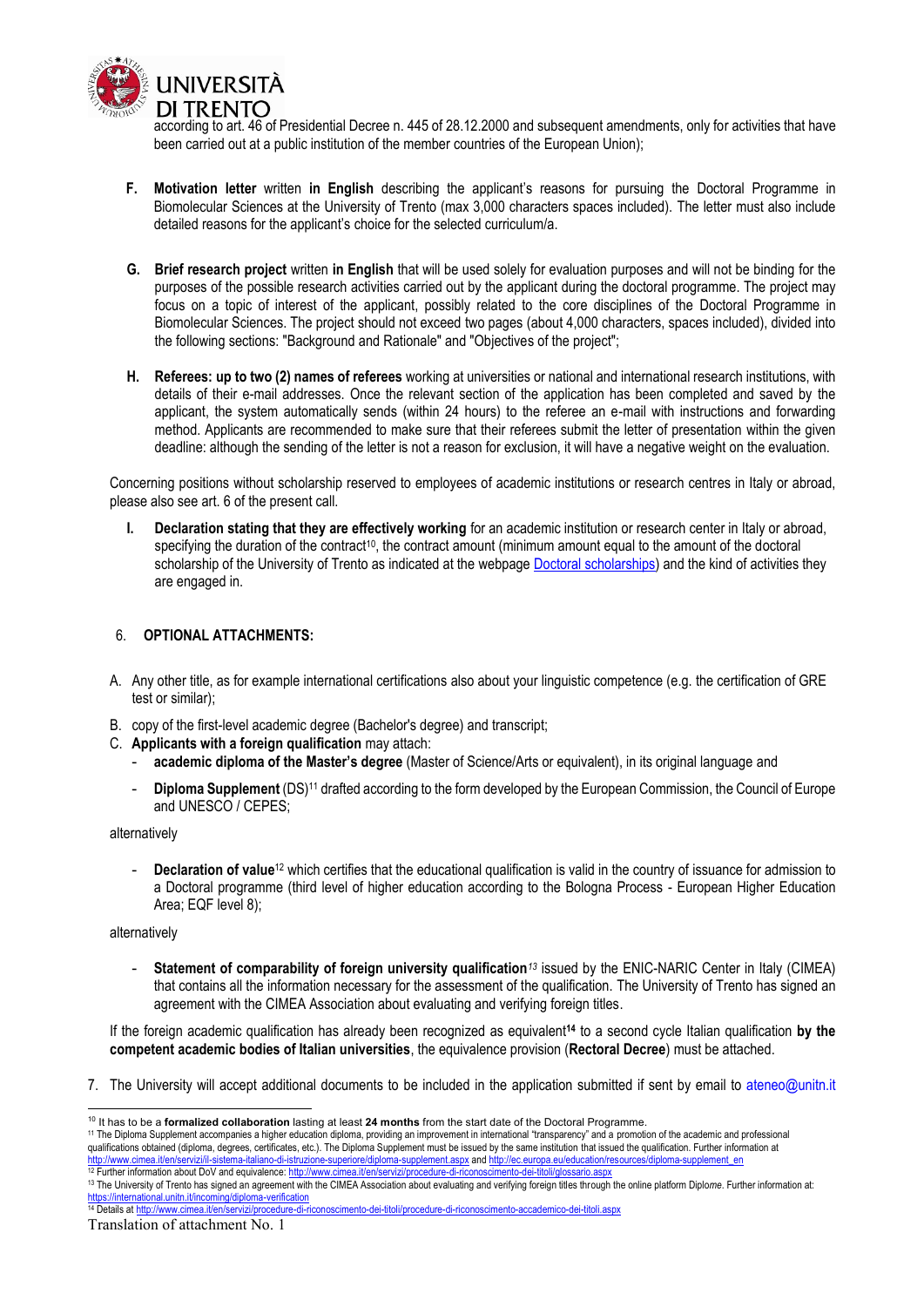

(Subject: "Application ID number- applicant's Surname and Name – Doctoral Programme in Biomolecular Sciences – 38<sup>th</sup> cycle -Supplement to application") **by June 23rd , 2022 at 4:00 p.m. Italian time.** Additional documents submitted by other means will be disregarded.

- 8. Only documents (originals or copies) in English and Italian will be considered for the selection by the Selection Committee; for all other languages it is compulsory to attach a translation into English or Italian signed by the applicant.
- **The mandatory attachments required at points D, F, G, I must be submitted in English by all applicants.**
- 9. All applicants are admitted to the selection procedure **conditionally upon ascertainment that they fulfill the admission requirements (art. 2)**. The University of Trento has the right to verify the documents delivered pursuant to articles 71 et seq. of the Presidential Decree no. 445 of 28.12.2000. **The University can at any time, even after enrolment and upon justified reasons, decide the exclusion of applicants lacking the requirements specified in the present call.**
- 10. According to Italian Law no. 104/92, Art. 20 and to Italian Law no. 68/99, Art. 16 (1), applicants with special needs or with learning disabilities may explicitly request in their application special assistance or extra time during the examinations, in accordance with their disability. In this case personal data will be processed in compliance with the current law as indicated in the GDPR Privacy notice.

#### **Art. 4 – EVALUATION OF APPLICATIONS**

- <span id="page-6-0"></span>1. The evaluation is made by a Selection Committee appointed by the Rector upon advice from the Doctoral Committee, in accordance with the University Regulations for Doctoral Programmes. The Selection Committee sets the evaluation criteria during a preliminary meeting.
- 2. The selection procedure is designed to rank, comparatively, the knowledge and aptitude of the applicants to carry out research in areas related to the Doctoral Programme and the chosen research curricula.

The selection is made on the basis of the assessment of:

- All the mandatory applicant's qualifications listed in previous art. 3 (academic degree, research project, English knowledge, motivation letter, reference letters);

- an interview, in English. The interview will assess the applicant's basic knowledge about the Doctorate scientific areas, the previous research and professional experience, and qualifications declared in the application. During the interview, candidate's eligibility for the reserved scholarships will be specifically evaluated.

The Selection Committee will evaluate the eligibility of the applicants for the position they shown their preference, on the basis of the documents (research project) they uploaded in the online application, or they sent lately as an integration.

**Important notice:** the applicant's choice to compete also for the reserved scholarships implies a preference on his/her part for the awarding of that specific scholarship over the others.

- 3. The Selection Committee will award a maximum of 100 points, of which: 0-60 points: assessment of qualifications;
	- 0-40 points: interview. .
- 4. Applicants obtaining a minimum score of 40/60 for the assessment of qualifications will be admitted to the interview which will be passed with a minimum score of 25/40Applicants who have passed the interview and obtained an overall score of 65/100, will thus be short-listed.
- 5. The date of the assessment of qualifications will be disclosed at least 20 days in advance on the [selection web page.](https://www.unitn.it/en/node/1961)
- 6. The applicants can choose<sup>15</sup> to hold the interview as follows:
	- a) **in person at the University of Trento**;
	- b) **online interview**: using audio-video connection tools, that allow the correct identification of the participants (through a webcam), and the conduction of the oral test in a public form. The request for online interview requires justified reasons. The Selection Committee will decide the schedule of the interviews. The University is not responsible for any technical problems that could affect the correct ongoing of the interview.

Date, time and place of the interview will be posted on the call fo[r selection web site](https://www.unitn.it/en/node/1961) at least 20 days in advance: possible changes will be solely posted on the selection web page.

To simplify the identification procedures, the identification document shall be the one attached when filling in the online application. The applicant's not showing up or connecting for the interview whatever the reason, or not being reachable on the day and at the time set for the examination, or not providing a valid identification document constitute grounds for exclusion.

-

**<sup>15</sup> The choice has to be made in the relevant section while applying online**

Translation of attachment No. 1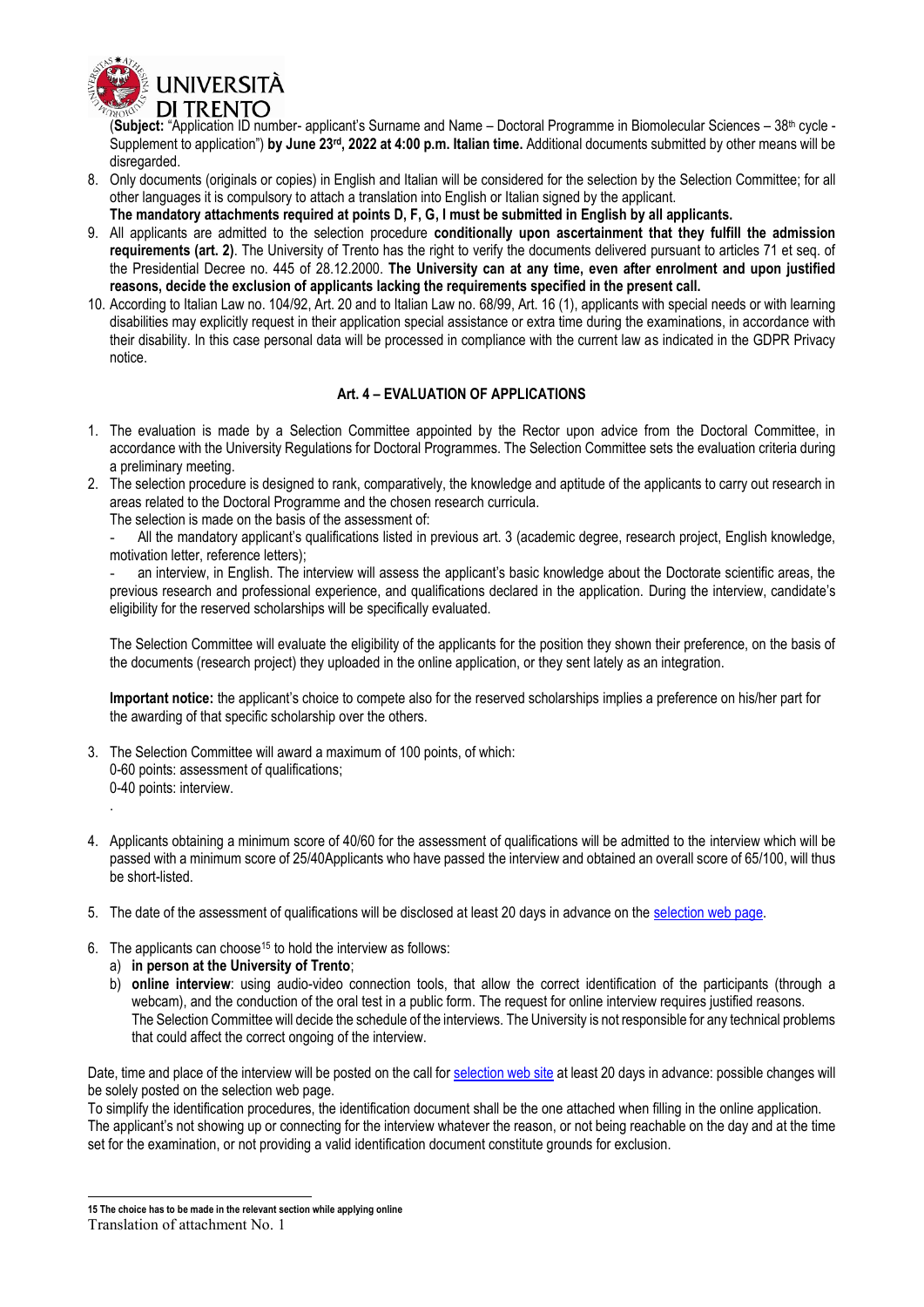

#### **Art. 5 – RANKINGS**

- <span id="page-7-0"></span>1. At the end of the selection procedure, the Selection Committee draws up one general ranking list and one separate ranking list for the position reserved to applicants working for academic institutions or research centers in Italy or abroad, engaged in highly qualified research activities.
- 2. The available positions are assigned to short-listed applicants according to:
	- a) the position in the ranking list;
		- b) for reserved scholarships and positions reserved to applicants working for academic institutions or research centers, the applicant's eligibility for that specific position.
	- In case of equal score see following art. 7.
- 3. Non-allocated scholarships on reserved topics and positions without scholarship reserved to applicants working for academic institutions or research centers, will result in the reduction of the number of positions available.

#### <span id="page-7-1"></span>**Art. 6 - POSITIONS RESERVED TO APPLICANTS WORKING FOR ACADEMIC INSTITUTIONS OR RESEARCH CENTERS IN ITALY OR ABROAD**

- 1. Applicants who collaborate with academic institutions or research centres in Italy or abroad can choose to compete for the place reserved for them only.
- 2. When completing the online application for admission, they must choose the item "*Reserved position for applicants working for academic institutions/research centres*" in the section "Reserved positions" and attach, in addition to the documents indicated in the previous art. 3 of this call for applications, a declaration stating that they are effectively working for an academic institution or research centre in Italy or abroad, specifying the duration of the contract<sup>16</sup>, the contract amount (minimum amount equal to the amount of the doctoral scholarship of the University of Trento as indicated at the webpage [Doctoral scholarships\)](https://www.unitn.it/en/node/1937) and the kind of activities they are engaged in.
- 3. The selection for this position will be made in the same manner and on the same dates as the selection for the other positions.
- 4. For this reserved position the Selection Committee will draw up a separate ranking list.
- <span id="page-7-2"></span>5. In the case there are no eligible applicants, the place reserved for applicants working for academic institutions or research centres in Italy or abroad that has remained available cannot be assigned to other applicants.

#### **Art. 7 – ADMISSION TO THE DOCTORAL PROGRAMME AND ACCEPTANCE OF THE POSITION**

- 1. Short-listed applicants are admitted to the Doctoral Programme based on the final ranking until all available positions have been filled. All applicants compete for the award of the scholarships funded by the University of Trento, except for those applying for positions reserved to applicants working for academic institutions or research centres in Italy or abroad; however, applicants who have been awarded a scholarship on a specific reserved topic must accept it. Renunciation of the reserved scholarship implies the applicant's exclusion from the right to enroll in the Doctoral Programme.
- 2. Should two applicants obtain the same score, regarding the award of the scholarship, the applicants' economic situations shall be the deciding factor, in accordance with the criteria established by the Italian Prime Minister's Decree of 09.04.2001 and subsequent amendments and integrations. As for positions without scholarship, the younger of the two applicants will be selected.
- 3. Admitted applicants must send the acceptance of position following the instructions at "[Enrolment 1, 2, 3 year](https://www.unitn.it/en/node/1928)":
	- **within 8 days** starting from the day following the publication of the final ranking lists on the selection website for **positions covered with scholarships or other form of financial support** or **position reserved to applicants working for academic institutions or research centres in Italy or abroad**;
	- **within 14 days** starting from the day following publication of the final ranking lists on the selection website for **other positions without scholarships or any form of financial support.**

**N.B.!** Admitted applicants with a qualification that has not been awarded in Italy must deliver (if they had not already done so during the application phase – "Application procedure") the Doctorate Office S&T (sending them in advance by email: [phd.office](mailto:phd.office-st@unitn.it)[st@unitn.it\)](mailto:phd.office-st@unitn.it) **by November 8th, 2022**:

• **academic diploma of the Master's degree** (Master of Science/Arts or equivalent) in the original or certified copy, together with the academic transcript of records, possible official translations<sup>17</sup>, legalized or with an apostille affixed<sup>18</sup> (please carefully verify the fulfillment of the requirements set by the issuing country of the title).

<sup>-</sup><sup>16</sup> It has to be a **formalized collaboration** lasting at least **24 months** from the start date of the Doctoral Programme.

<sup>17</sup> See: [https://www.esteri.it/mae/en/servizi/italiani-all-estero/traduzione-e-legalizzazione-documenti.html;](https://www.esteri.it/mae/en/servizi/italiani-all-estero/traduzione-e-legalizzazione-documenti.html)

<sup>18</sup> See[: https://www.studiare-in-italia.it/studying/info-13.html](https://www.studiare-in-italia.it/studying/info-13.html)

Translation of attachment No. 1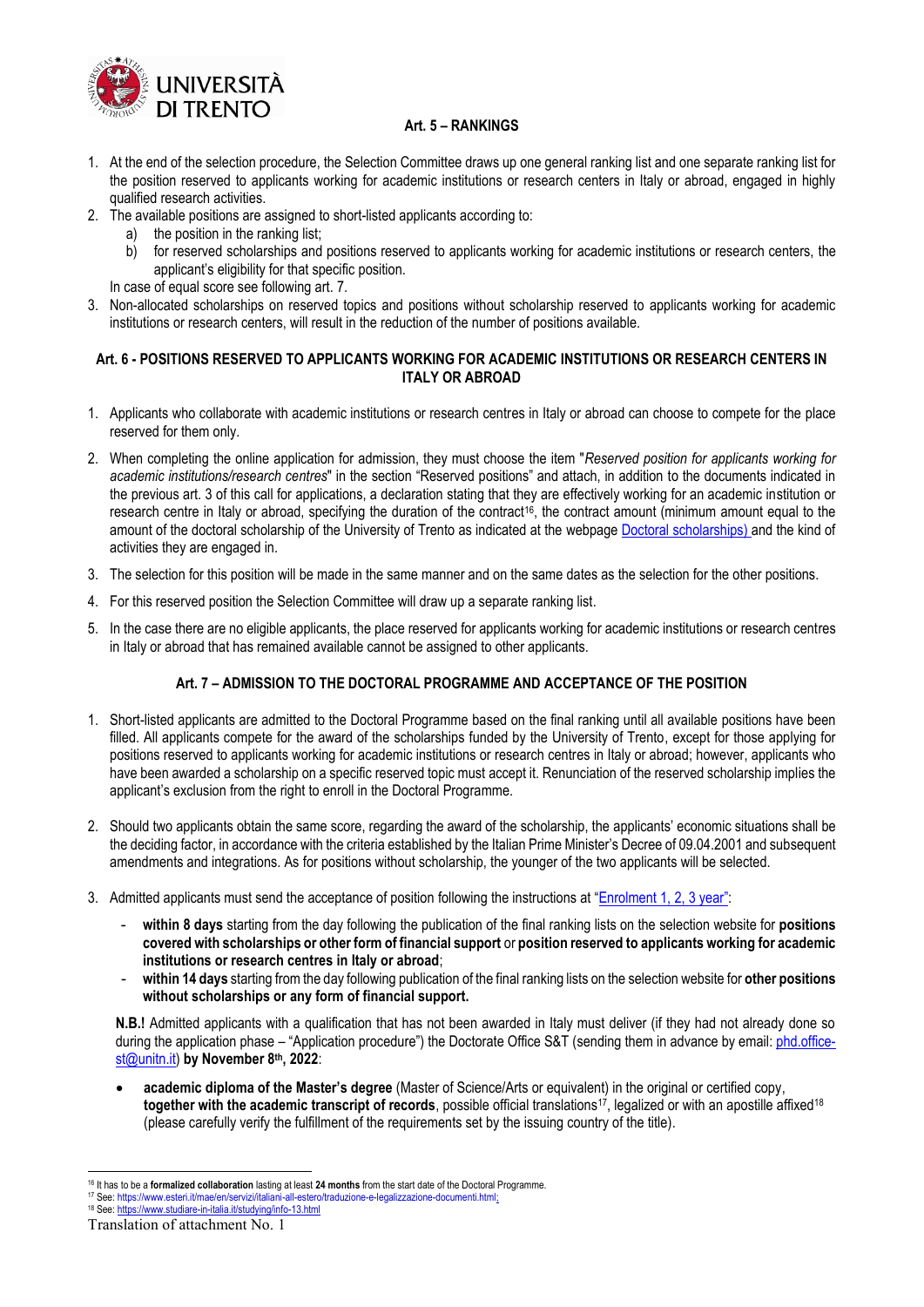

• **Diploma Supplement** (if provided for by the university where the title was issued, it is commonly used within the member countries of the European Higher Education Area EHEA)

**Alternatively** 

• **Declaration of Value**<sup>19</sup> issued by the Italian diplomatic or consular representations country of origin of the institution that awarded the title

alternatively

• **Statement of comparability of foreign university qualifications** <sup>20</sup> issued by the ENIC-NARIC Center in Italy (CIMEA) that contains all the information necessary for the assessment of the qualification.

In case the Diploma Supplement, or the Declaration of Value, or the Statement of comparability are not available by November 8 th, 2022, admitted applicants must deliver a document showing that they asked the University/the Italian diplomatic or consular representations/the ENIC-NARIC center for the documents to be issued.

Admission to the Doctoral Programme for successful applicants who do not provide the required above-mentioned documents by November 8<sup>th</sup>, 2022 will be "conditional" and the applicants will lose their right to continue the Doctoral Programme if:

- they do not deliver the documents within 6 months from the starting date of the Programme;
- upon verification, their title is not in compliance with the requirements of this call for selection. In the case of loss of student status, the applicant must return the scholarship instalments eventually received.
- 4. Note that the acceptance of a position must include the payment of stamp duty and the payment of the "provincial tax for the right to higher education" - TDS<sup>21</sup> (except for exemption cases). At present, no fees are charged to doctoral students to access courses and attend them, with the exception of the aforementioned annual provincial tax for the right to study (TDS).
- 5. Admitted applicants who do not accept the position by the above-mentioned deadlines will lose their right to registration, and their places will be offered to the next applicants on the relevant ranking.
- 6. If a successful applicant withdraws **before the beginning of the Doctoral Programme** (November 1st, 2022), the next applicant on the ranking will be offered the position, if entitled to it based on the eligibility assessment for reserved scholarships. The latter must submit his/her acceptance of the position **within 4 days** starting from the day after the communication from the Doctorate Office S&T is sent.
- 7. If a successful applicant withdraws or is excluded after the beginning of the Doctoral Programme and **during the first three months of the first year**, the Doctoral Committee may decide to fill the vacancy with the next applicant on the (relevant) ranking, considering the acquired eligibility for reserved scholarships.

At the end of the enrolment period, doctoral students must communicate via e-mail (phd.bioscie@unitn.it) to the Doctoral Programme Secretariat the exact date of their arrival in Trento. Doctoral students who cannot be, for justified reasons, in Trento at the beginning of the academic year, must submit adequate motivations and justifications by no later than October 20, 2022.In the case of a lack of communication and failure to arrive in Trento by the abovementioned deadline Doctoral students will be considered excluded from the Doctoral Programme.

#### **Art. 8 – ENROLMENT ON THE DOCTORAL PROGRAMME**

- <span id="page-8-0"></span>1. Enrolment on the Doctoral Programme, only for admitted applicants who have accepted the position as mentioned above, will be automatically formalized as soon as the accreditation for the academic year 2022/2023 has been confirmed by the Ministry of University and Research. If accreditation is not confirmed, applicants who have accepted a position will receive timely notification via email, and the fee for the Right to Education (TDS) will be refunded.
- 2. In order to complete the enrolment process, those applicants who have obtained their academic qualifications abroad must, upon their arrival in Italy, show the official documents (the original ones or certified copies of them) relative to their academic record that have already been submitted in scanned form during admission to the selection phase or upon acceptance of the position, thereby enabling the appropriate checks of the validity of the qualifications to be conducted, also through the national information centres on the recognition of foreign qualifications belonging to the ENIC-NARIC network. Until that time, applicants are conditionally admitted to the course and may be excluded if they do not fulfil the requirements.

#### **Art. 9 – SUPERNUMERARY POSITIONS**

<span id="page-8-1"></span><sup>-</sup><sup>19</sup> Should the Declaration of Value not be available by the given deadline, the applicant has to produce evidence of the request to the Diplomatic

mission. The applicant has to provide the original copy of the Declaration of Value as soon as it is available.

<sup>&</sup>lt;sup>20</sup> The University of Trento signed an agreement with the CIMEA Association about evaluating and verifying foreign titles through the online platform Diplome. Further information at:<br>https://international.unitn.it/incomin

<sup>&</sup>lt;u><https://international.unitn.it/incoming/diploma-verification></u><br><sup>21</sup> Note that the total amount of the TDS + stamp duty must be paid only by credit card following the instructions. Page https://www.unitn.it/en/ateneo/1931/e provides information on exemption from the TDS.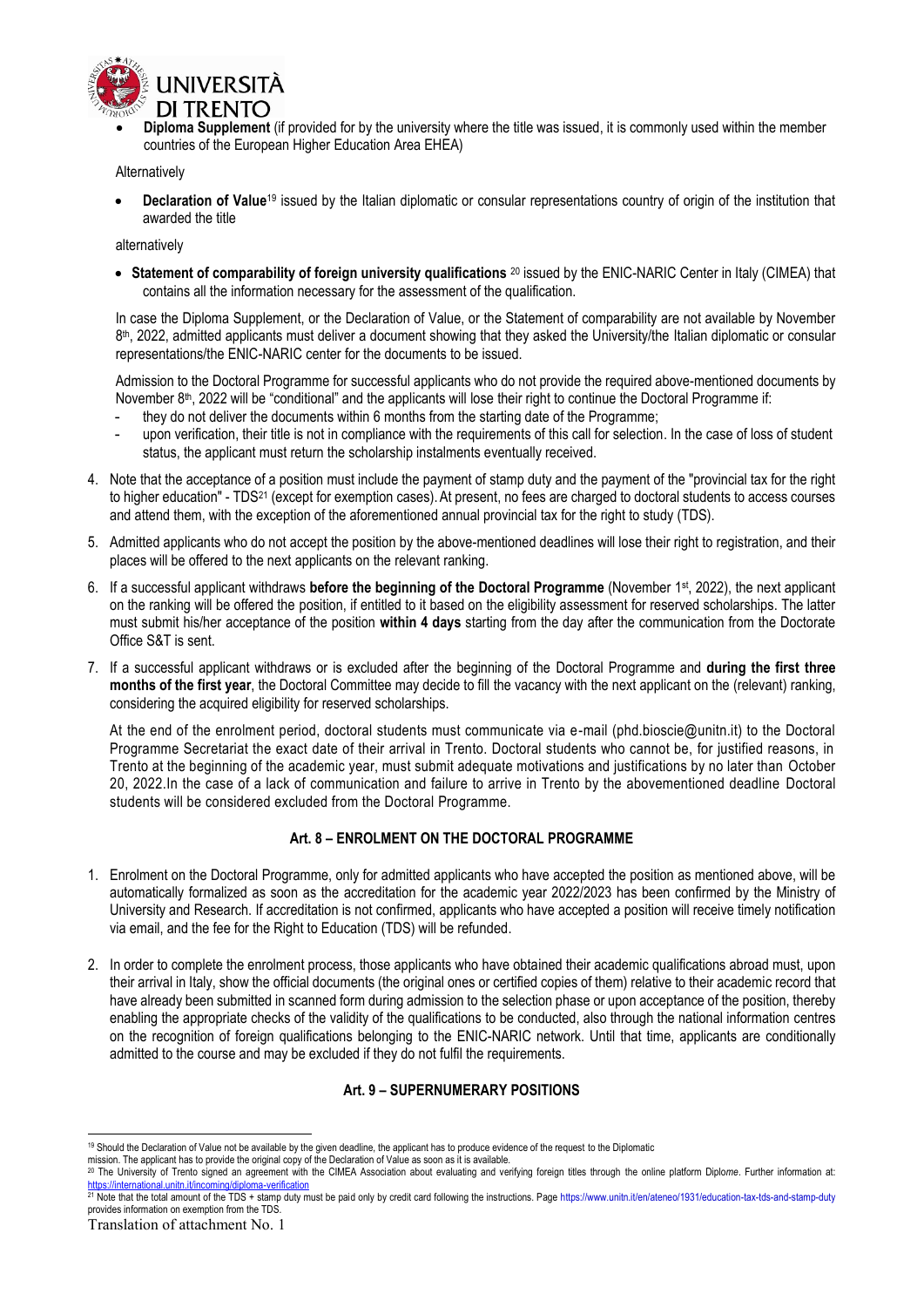

- 1. According to art. 18, par. 3 of the University Regulations for Doctoral Programmes, and up to the number of positions indicated in art. 1 (no more than 2), supernumerary applicants may be admitted without a scholarship paid by the University, after passing the selection procedure, if they fall within one of the following categories:
	- a) shortlisted foreign applicants who are granted scholarships by other entities;
	- b) shortlisted applicants from countries with which a specific inter-governmental agreement has been signed, and with which an ad-hoc agreement with the University is then made, without the University of Trento being required to assume any financial obligations;
	- c) research fellows (*Assegnisti di ricerca*) ex Art. 22 of the Italian law 240/2010 whose contract lasts for a minimum of 24 months as from the starting date of the Programme and researching a subject relevant to the Doctoral Programme; such relevance has to be determined by the Doctoral Programme Committee;
	- d) Italian civil servants or under Italian public law regime. Admission is subject to placement on leave under Art. 2 of the Law of 13.08.1984 no. 476 and subsequent amendments.
- 2. Short-listed applicants who wish to assert their requirements for supernumerary positions shall request for such admission by submitting appropriate documentation proving their status via e-mail t[o phd.office-st@unitn.it,](mailto:phd.office-st@unitn.it) **within 8 days** from the next day of the publication of ranking lists. Supernumerary admission is determined by the number of supernumerary positions listed in art. 1 following the order in the relevant ranking.
- 3. After verification of the documents referred to in paragraph 2 of this article, applicants admitted to supernumerary positions will receive an email notification from the Doctorate Office S&T [\(phd.office-st@unitn.it\)](mailto:phd.office-st@unitn.it) and must deliver their acceptance within the deadline specified in the email text itself.
- <span id="page-9-0"></span>4. Any applicant selected by special committees for admission related to specific international mobility programmes in which the University of Trento participates, may also be admitted to positions additional with respect to the quota specified at point 1 of this article.

#### **Art. 10 – INTELLECTUAL PROPERTY RIGHTS ON RESEARCH RESULTS AND PUBLICATIONS**

- 1. Without prejudice to the Italian legislation on copyright (Legislative Decree no. 633/1941 and subsequent amendments), intellectual and industrial property rights on the results eventually achieved by the student, including, but not limited to, software, patentable industrial inventions, know-how, models, data and data collection, are regulated in accordance with applicable laws and University regulations (in particular, the Regulations on Intellectual Property Rights issued with Rectoral Decree no. 539 of 22/07/2020 and subsequent amendments) and, if necessary, according to the provisions in the individual agreements with universities, companies or other institutions involved<sup>22</sup>.
- 2. Before starting their research activities, the admitted applicants must sign a declaration, validated by the academic supervisor, regarding their commitment to confidentiality about information, data and reserved documents they can learn about during their doctoral activities at and/or on behalf of the University of Trento. When the research activities are funded by private or public bodies other than the University, the admitted applicants must sign a declaration, validated by the academic supervisor, to allow the University to respect its duties about the intellectual property rights towards the funding body and eventually a Declaration of commitment with the funding body, when required.

#### **Art. 11 - PROCESSING OF PERSONAL DATA**

- <span id="page-9-1"></span>1. Pursuant to art. 13 of Regulation (EU) 2016/679 (General Data Protection Regulation), applicants, acting as data subjects, are advised that the University will process their personal data in the public interest only for purposes related to the present Doctoral selection procedure and to comply with law obligations.
- 2. The data controller is the University of Trento, via Calepina 14, 38122 Trento (Italy), email: [ateneo@pec.unitn.it;](mailto:ateneo@pec.unitn.it) ateneo@unitn.it. The data subjects may contact the Data Protection Officer (DPO or RPD) writing to the email address: rpd@unitn.it.
- 3. Personal data are processed wholly or partly in paper forms and/or by automated means by the controller's personnel, who is authorized to data treatment according to their tasks and in compliance with the principles of accuracy, storage limitation, integrity, confidentiality, accountability.
- 4. At any time, the data subjects can ask the controller to exercise their rights in accordance with art. 15 and seq. of GDPR, and in particular the right of access to their personal data, right to rectification, right to erasure ('right to be forgotten'), right to restriction of processing and the right to object to processing. This is without prejudice to the right to lodge a complaint with the Supervisory Authority.
- <span id="page-9-2"></span>5. The complete GDPR Privacy note is available at: [Privacy and data protection .](https://www.unitn.it/en/ateneo/51105/privacy-and-data-protection)

#### **Art. 12 - REFERRAL RULES**

1. For matters not explicitly mentioned in the present call, refer to Law no. 398 of 30.11.1989, art. 4 of Law no. 210 of 3.07.1998 as amended by art.19, par. 1, of the Law no. 240 of 30.12.2010, to Ministerial Decree no. 226 of 14.12.2022 and to the University Regulations for Doctoral Programmes issued by Rector's Decree no. 250 of 11.03.2022, to the Code of Ethics of the University of

-

<sup>&</sup>lt;sup>22</sup> See: https://www.unitn.it/en/ricerca/1767/protection-and-valorisation-of-intellectual-property

Translation of attachment No. 1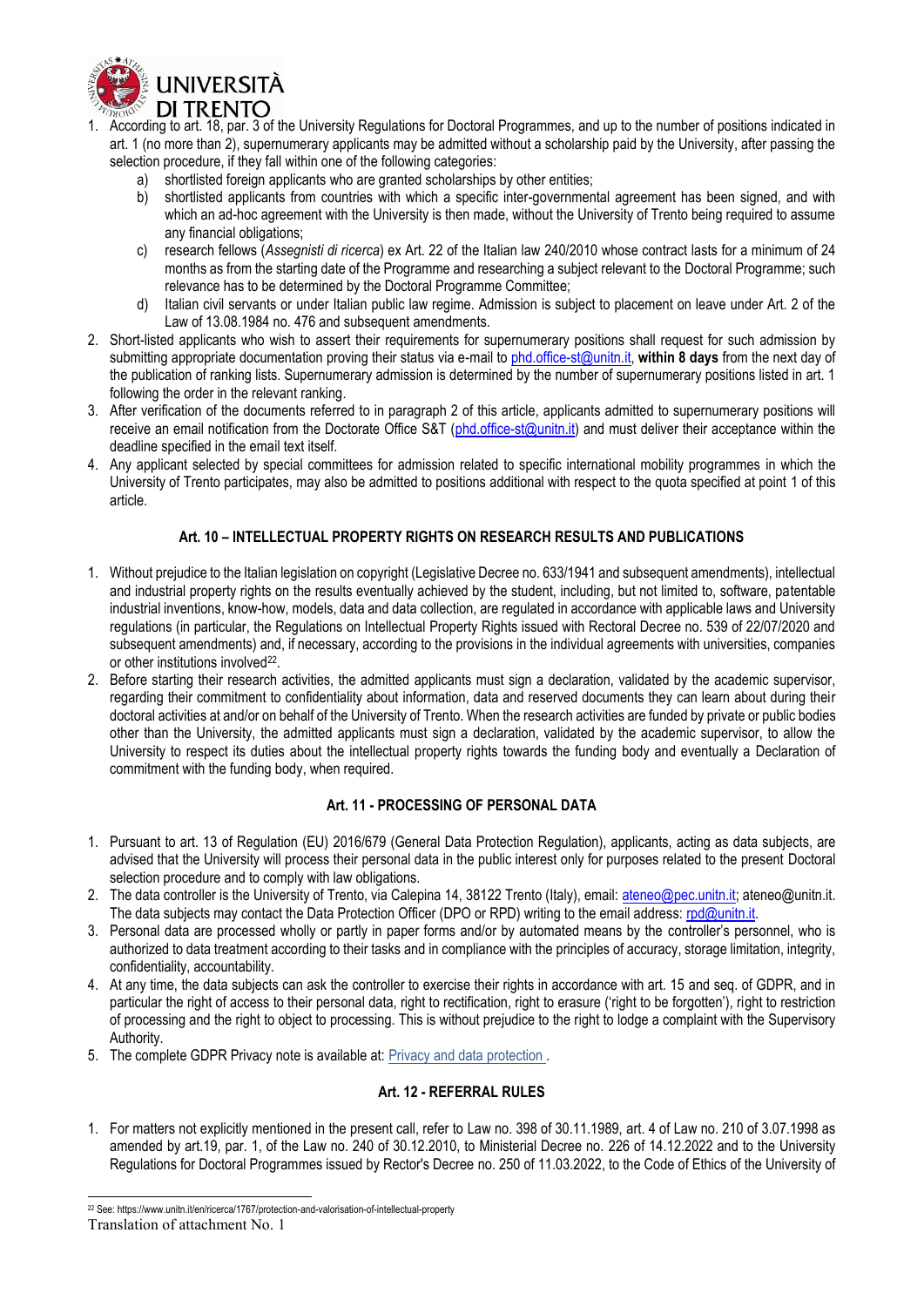

Trento, to the Students' Honour Code, to the *Internal Regulations in force of the Doctoral Programmes*, and to the other relevant provisions contained in the current legislation.

2. This call, accompanied by its translation into English, is published on the University website, on the website of the Italian Ministry of Education and on Euraxess. Any changes or additions to the call will be made available on the selection website specified in art. 1.

> On behalf of The Rector The Head of Education and Student Services *dott*. *Paolo Zanei*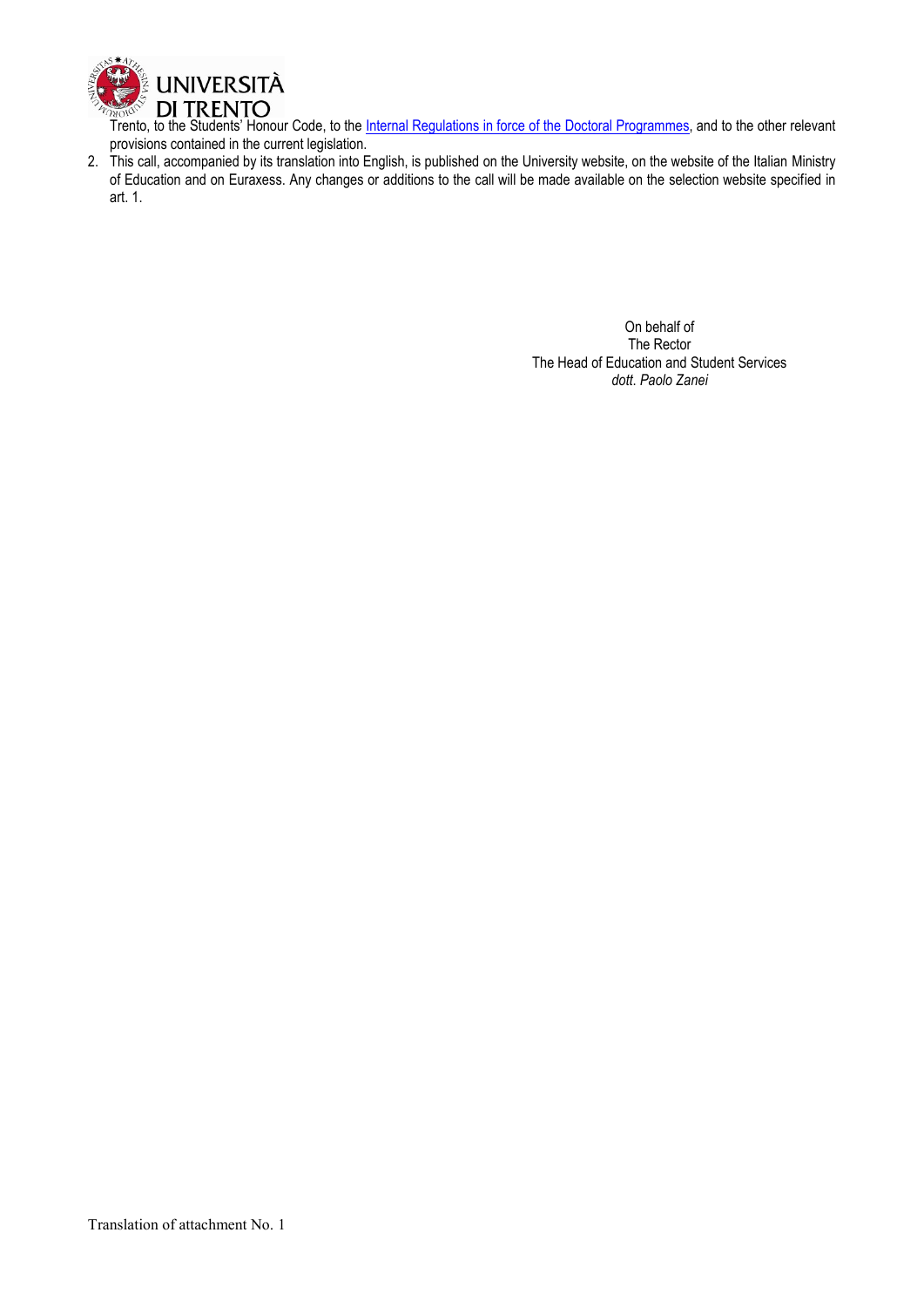

#### **Annex A - Call for Doctoral positions on the PhD Programme in Biomolecular Sciences - 38 th Cycle**

The University of Trento is sponsoring six PhD fellowship positions. The fellowships will support candidates in research projects to be identified within the main research areas active in the CIBIO Department. The fellowships will be awarded based on the final ranking of the selection, without distinction for the Biomolecular, Quantitative Biology or Bioindustry track.

The list of laboratories that can be chosen by the candidates awarded with the fellowships sponsored by the University of Trento are listed in **Table 1**.

| <b>AREA</b>                                    | <b>LABORATORY</b>                                                        | <b>PRINCIPAL</b><br><b>INVESTIGATOR</b> |
|------------------------------------------------|--------------------------------------------------------------------------|-----------------------------------------|
| Microbiology &<br><b>Synthetic Biology</b>     | <b>Synthetic and Structural Vaccinology</b>                              | Guido Grandi                            |
|                                                | <b>Artificial Biology</b>                                                | Martin M. Hanczyc                       |
|                                                | <b>Microbial Genomics</b>                                                | Olivier Jousson                         |
|                                                | <b>Computational Metagenomics</b>                                        | Nicola Segata                           |
|                                                |                                                                          |                                         |
|                                                | Armenise-Harvard Axonal Neurobiology                                     | Marie-Laure Baudet                      |
|                                                | <b>Dulbecco Telethon Stem Cells and Regenerative Medicine</b>            | Stefano Biressi                         |
|                                                | <b>Translational Neurogenetics</b>                                       | <b>Matthias Carl</b>                    |
| Neurobiology &<br><b>Development</b>           | <b>Synaptic Plasticity</b>                                               | Marco Canossa                           |
|                                                | <b>Neural Development and Regeneration</b>                               | Simona Casarosa                         |
|                                                | <b>Neurogenomic Biomarkers</b>                                           | Enrico Domenici                         |
|                                                | <b>Dulbecco Telethon Biology of Synapses</b>                             | Giovanni Piccoli                        |
|                                                |                                                                          |                                         |
|                                                | <b>Dulbecco Telethon Prions and Amyloids</b>                             | Emiliano Biasini                        |
|                                                | <b>Molecular Virology</b>                                                | Anna Cereseto                           |
|                                                | <b>Chromosome Segregation Biology</b>                                    | Peter De Wulf                           |
|                                                | Armenise-Harvard Laboratory of Cell Division                             | Luca Fava                               |
| <b>Cell &amp; Molecular</b>                    | Molecular and Cellular Neurobiology                                      | Paolo Macchi                            |
| <b>Biology</b>                                 | <b>Computational Modeling</b>                                            | Luca Marchetti                          |
|                                                | Molecular and Cellular Ophthalmology                                     | Lucia Poggi                             |
|                                                | <b>Biophysics and Translational Cardiology</b>                           | Flavia Ravelli                          |
|                                                | <b>RNA and Disease Data Science</b>                                      | Toma Tebaldi                            |
|                                                | <b>Virus-Cell Interaction</b>                                            | Massimo Pizzato                         |
|                                                |                                                                          |                                         |
|                                                | <b>Laboratory of Radiobiology</b>                                        | Alessandra Bisio                        |
| <b>Cancer Biology &amp;</b><br><b>Genomics</b> | <b>Molecular Cancer Genetics</b>                                         | Yari Ciribilli                          |
|                                                | <b>Cell Biology and Molecular Genetics</b>                               | Emilio Cusanelli                        |
|                                                | <b>Biotechnology and nanomedicine</b>                                    | Vito Giuseppe D'Agostino                |
|                                                | <b>RNA Regulatory Networks</b>                                           | Erik Dassi                              |
|                                                | Laboratory of Protein Crystallography and Structure-Based Drug<br>Design | Graziano Lolli                          |